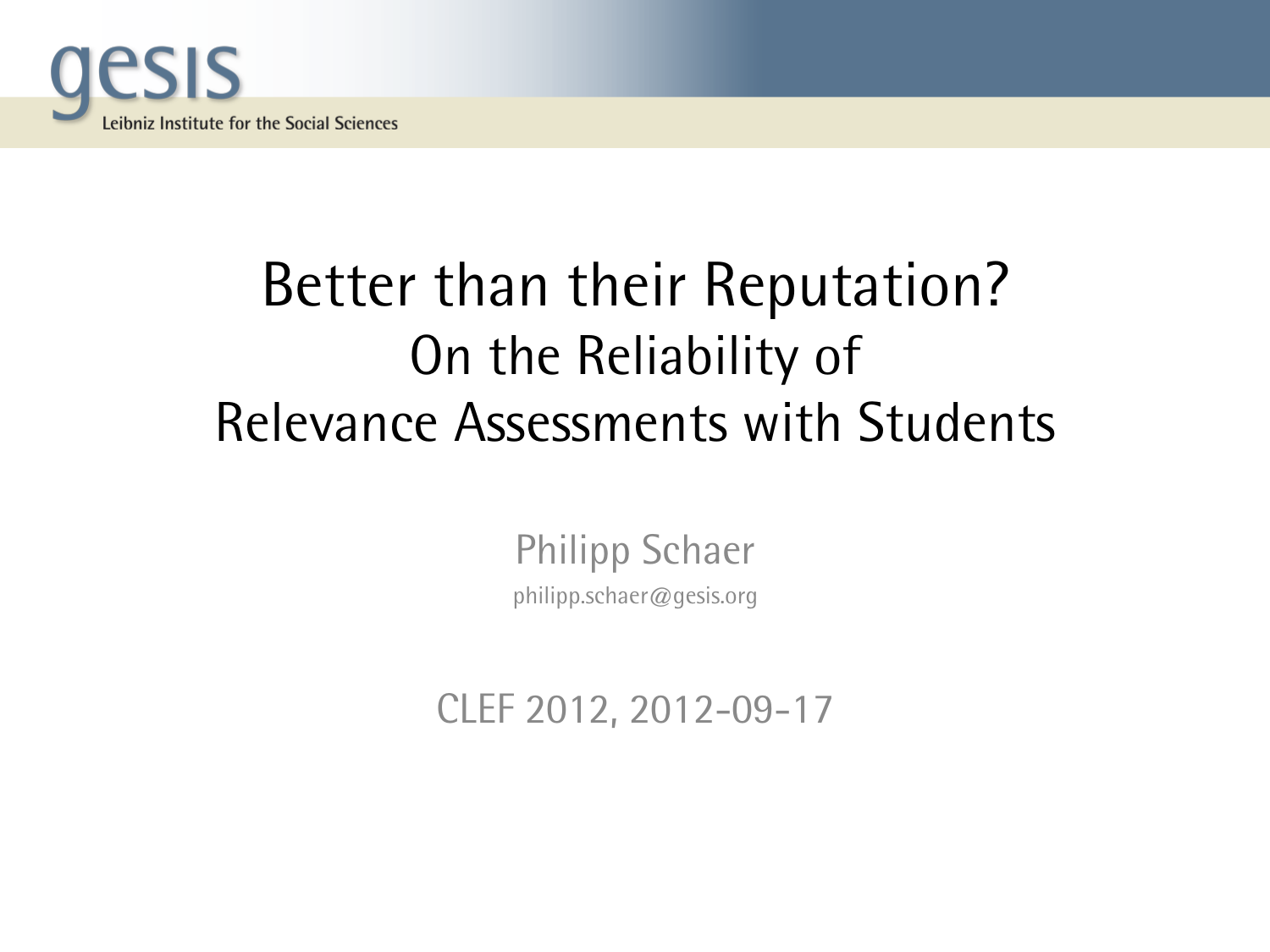

### **Disagreement in Relevance Assessments**

Over the last three years we evaluated three retrieval systems. More than 180 LIS students participated by doing relevance assessments.

- How reliable (and therefore: good) are the relevance assessments of our students?
- Can the quality and reliability be safely quantified and with what methods?
- What effects would data cleaning bring up when we drop unreliable assessments?



Overall question: What about the bad reputation of relevance assessments studies done with students/colleagues/laymen/turkers … ?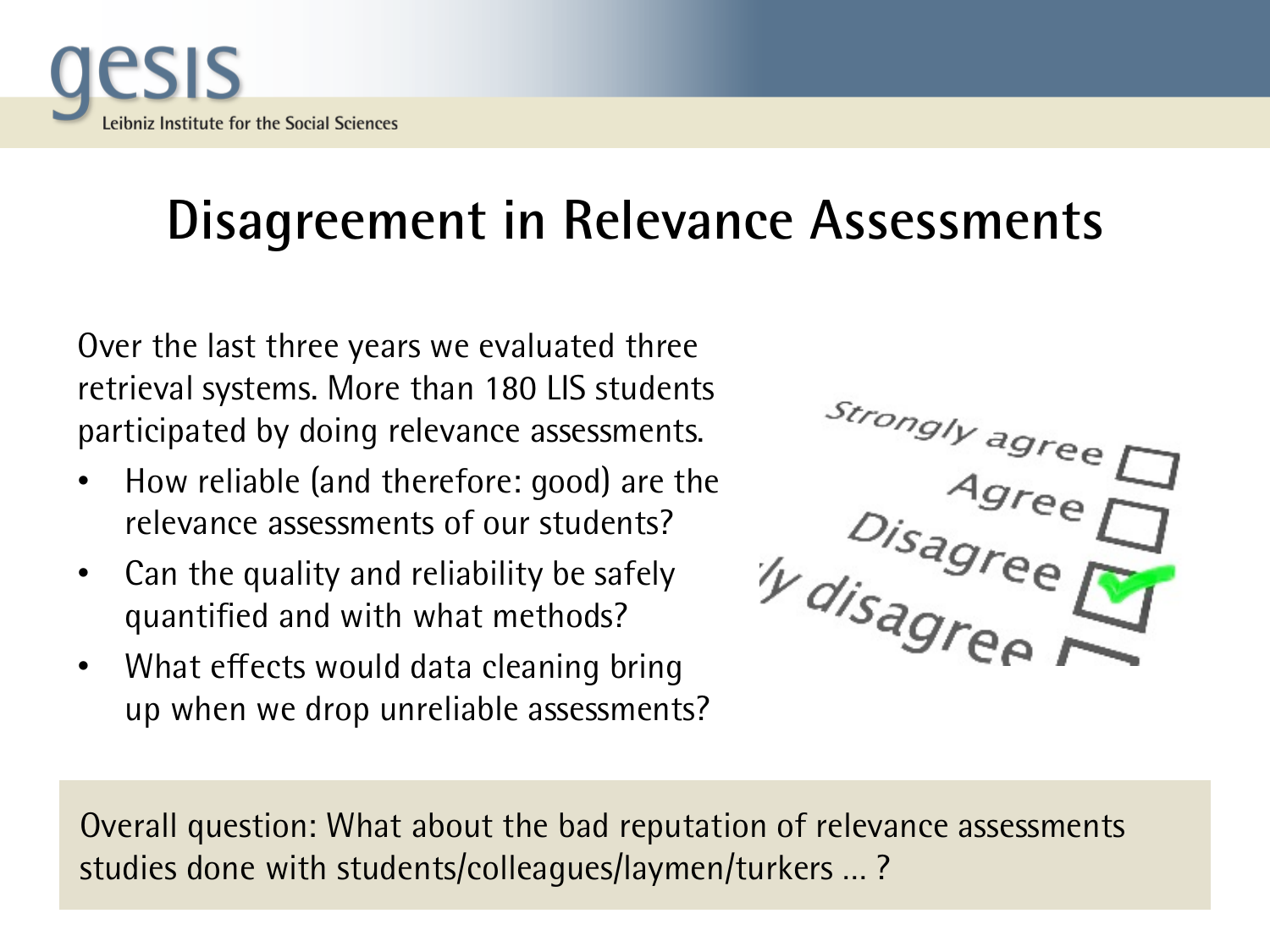

# **How to measure Inter-Assessor Agreement**

- Simple percentage agreement and Jaccard' coefficient (intersection/union)
	- Used in early TREC studies
	- Misleading and unstable to number of topics, documents/topic, assessor/topic …
- Cohen's Kappa, Fleiss's Kappa
	- Described in IR standard literature (Manning et al.), but rarely used in IR
	- Statistical rate of agreement that exceeds random ratings
	- Cohen's Kappa can only compare two assessors, Fleiss's Kappa more than two
- Krippendorff's Alpha
	- Uncommon in IR, but used in opinion retrieval or computational linguistics
	- More robust against imperfect and incomplete data, no. of assessors and values

All approaches return a value (usually between -1, 0, and 1) that is hard to interpret. As Krippendorff (2006) pointed out: "There are no magical numbers".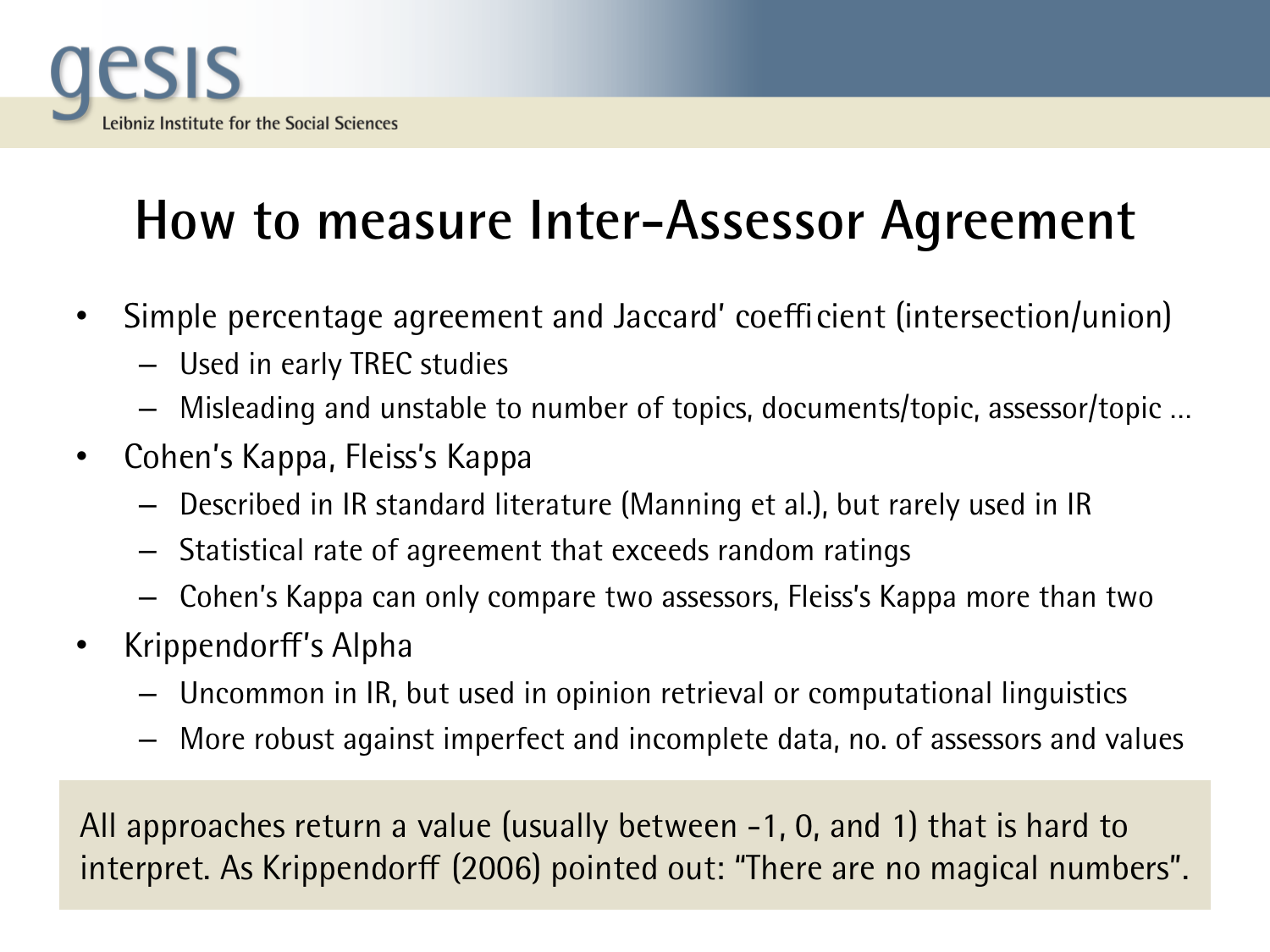

#### **Literature Review**

| researchers            | relev.         | topics | docs/         | ass.           | $agreement +$           |  |  |
|------------------------|----------------|--------|---------------|----------------|-------------------------|--|--|
|                        | levels         |        | topic         | topic          | measure                 |  |  |
| Lesk & Salton          | 2              | 48     | 1268          | 2              | $31\%$ , Jaccard        |  |  |
| Cleverdon              | 5              | 32     | 200           | 4              |                         |  |  |
| Burgin                 | 3              | 100    | 1239          | 4              | $40-55\%$ , Jaccard     |  |  |
| Voorhees & Harman      | 2              | 49     | 400           | 2              | 72\%, overlay           |  |  |
| Voorhees, Cormack      | $2 + 3$        | 49     | $\approx$ 124 | $2 - 5$        | 33%, Jaccard            |  |  |
| Sormunen               | 4              | 38     | $31 - 200$    | 2              | custom                  |  |  |
| Trotman et al.         | $\overline{2}$ | 15     | 67-135        | $3 - 5$        | custom                  |  |  |
| Bailey et al. [4]      | 3              | 33     | 53-176        | 3              | Cohen's $\kappa$        |  |  |
| Piwowarski et al. [16] | $2 - 4$        | 20     |               | $\overline{2}$ | $23-31\%$ , Jaccard     |  |  |
| Schaer (this study)    | 2              | 10     | $40 - 50$     | $2 - 13$       | Fleiss' $\kappa$ and    |  |  |
|                        |                |        |               |                | Krippendorff's $\alpha$ |  |  |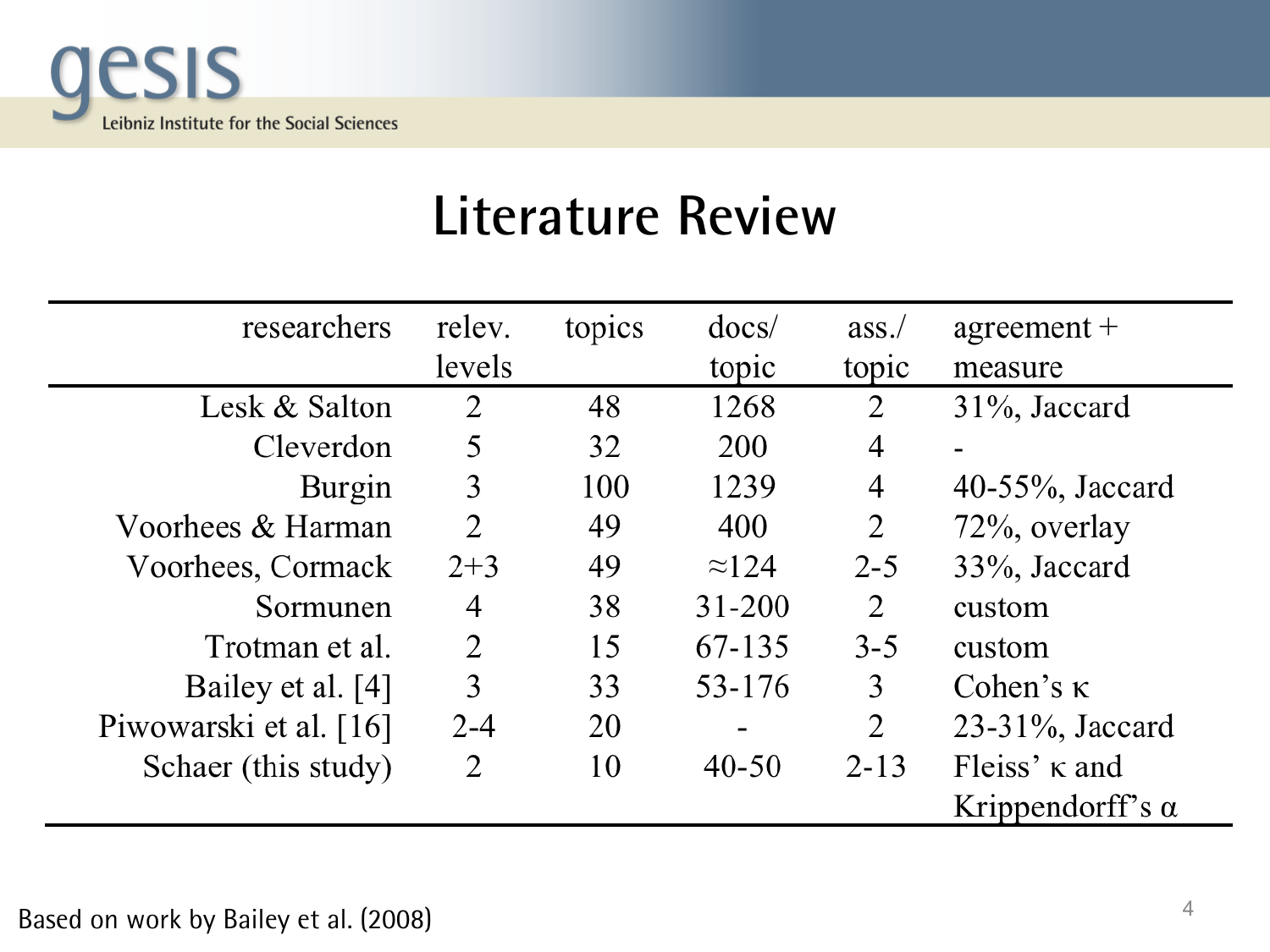

### **Evaluation Setup**

- ~370,000 documents from SOLIS (super set of GIRT, used in TREC/CLEF).
- Ten topic from CLEF's domain specific track (83,84, 88, 93, 96, 105, 110, 153, 166, and 173) based on the their ability to be common-sense topics.
- Five different systems
	- SOLR baseline system
	- QE based on thesaurus terms (STR)
	- Re-Ranking with Core Journals (BRAD) and author networks (AUTH)
	- A random ranker (RAND)
- Assessments in Berlin (Vivien Petras) and Darmstadt (Philipp Mayr)
	- 75 participants in 2010 (both), 57 participants in 2011 (both), and 36 in 2012 (only Darmstadt)
	- 168 participants after data cleaning (removed incomplete topic judgements)
	- Binary judgements, 9226 single documents assessments in total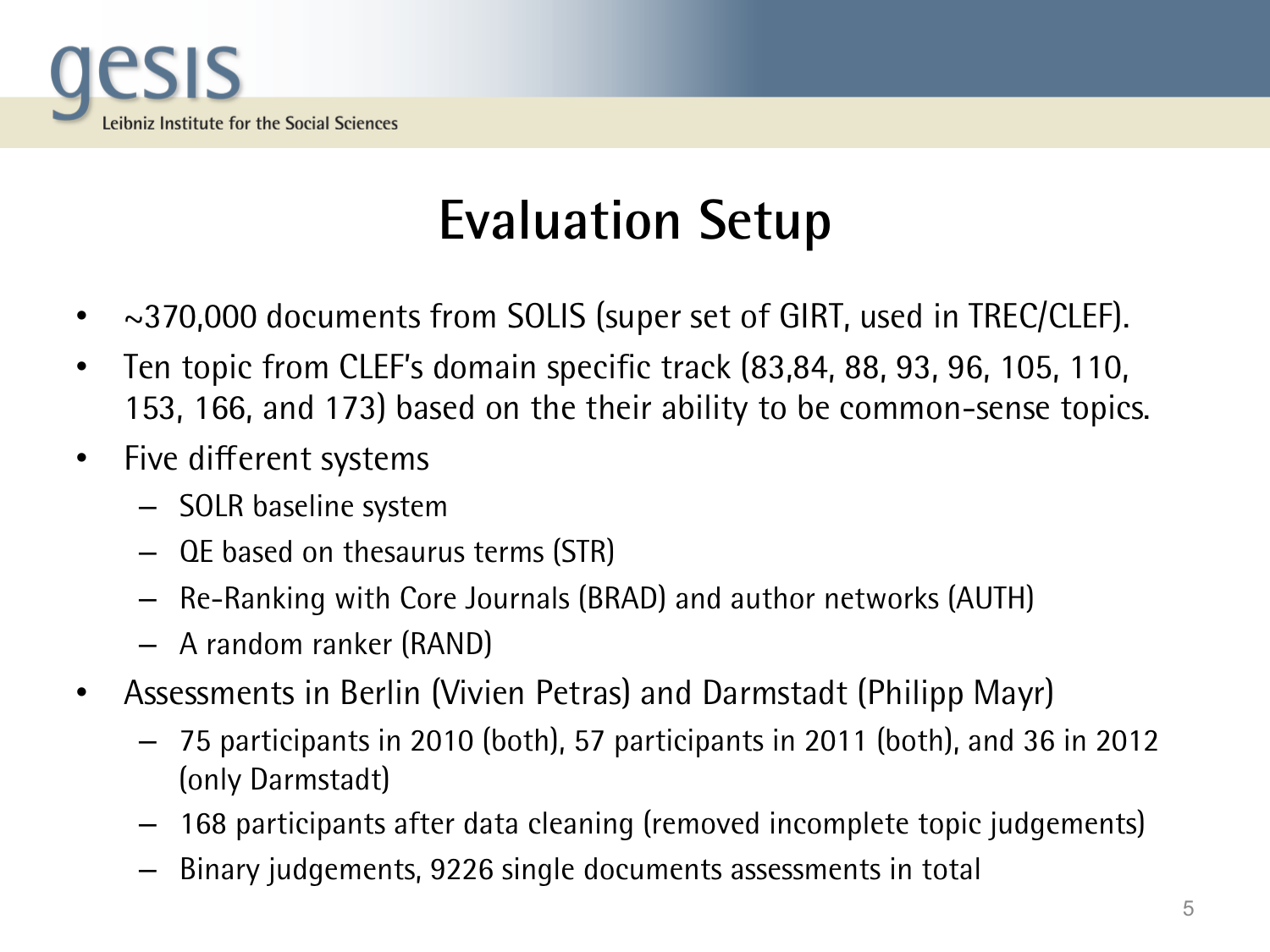

#### **Results: Inter-Assessor Agreement**

|       |     | 2010     |      |                | 2011     |      |                | 2012     |      | Average |          |      |  |  |
|-------|-----|----------|------|----------------|----------|------|----------------|----------|------|---------|----------|------|--|--|
| Topic | n   | $\alpha$ | ĸ    | n              | $\alpha$ | ĸ    | n              | $\alpha$ | ĸ    | n       | $\alpha$ | ĸ    |  |  |
| 83    | 13  | .120     | .535 | 8              | .229     | .412 | 5              | .092     | .318 | 8.7     | .147     | .421 |  |  |
| 84    | 9   | .165     | .283 | 5              | .073     | .480 | 3              | .169     | .366 | 5.7     | .136     | .376 |  |  |
| 88    | 6   | .181     | .528 | 3              | .327     | .257 | 5              | .197     | .550 | 4.7     | .235     | .445 |  |  |
| 93    | 10  | .036     | .330 | 5              | .375     | .713 | 3              | .195     | .529 | 6.0     | .202     | .524 |  |  |
| 96    | 2   | .293     | .591 | 9              | .186     | .113 | 4              | .358     | .001 | 5.0     | .279     | .235 |  |  |
| 105   | 4   | .125     | .536 | $\overline{4}$ | .068     | .345 | $\overline{4}$ | .052     | .307 | 4.0     | .082     | .396 |  |  |
| 110   | 5   | .148     | .223 | 8              | .104     | .386 | 4              | .308     | .413 | 5.7     | .187     | .341 |  |  |
| 153   | 9   | $-.003$  | .194 | 7              | .012     | .304 | 3              | $-.063$  | .132 | 6.3     | $-.018$  | .210 |  |  |
| 166   | 8   | .100     | .382 | 5              | .274     | .505 | $\overline{2}$ | .236     | .536 | 5.0     | .203     | .474 |  |  |
| 173   | 9   | .076     | .433 | 3              | .000     | .297 | 3              | $-.081$  | .084 | 5.0     | $-.002$  | .271 |  |  |
| avg.  | 7.5 | .124     | .403 | 5.7            | .165     | .381 | 3.6            | .146     | .323 | 5.6     | .145     | .369 |  |  |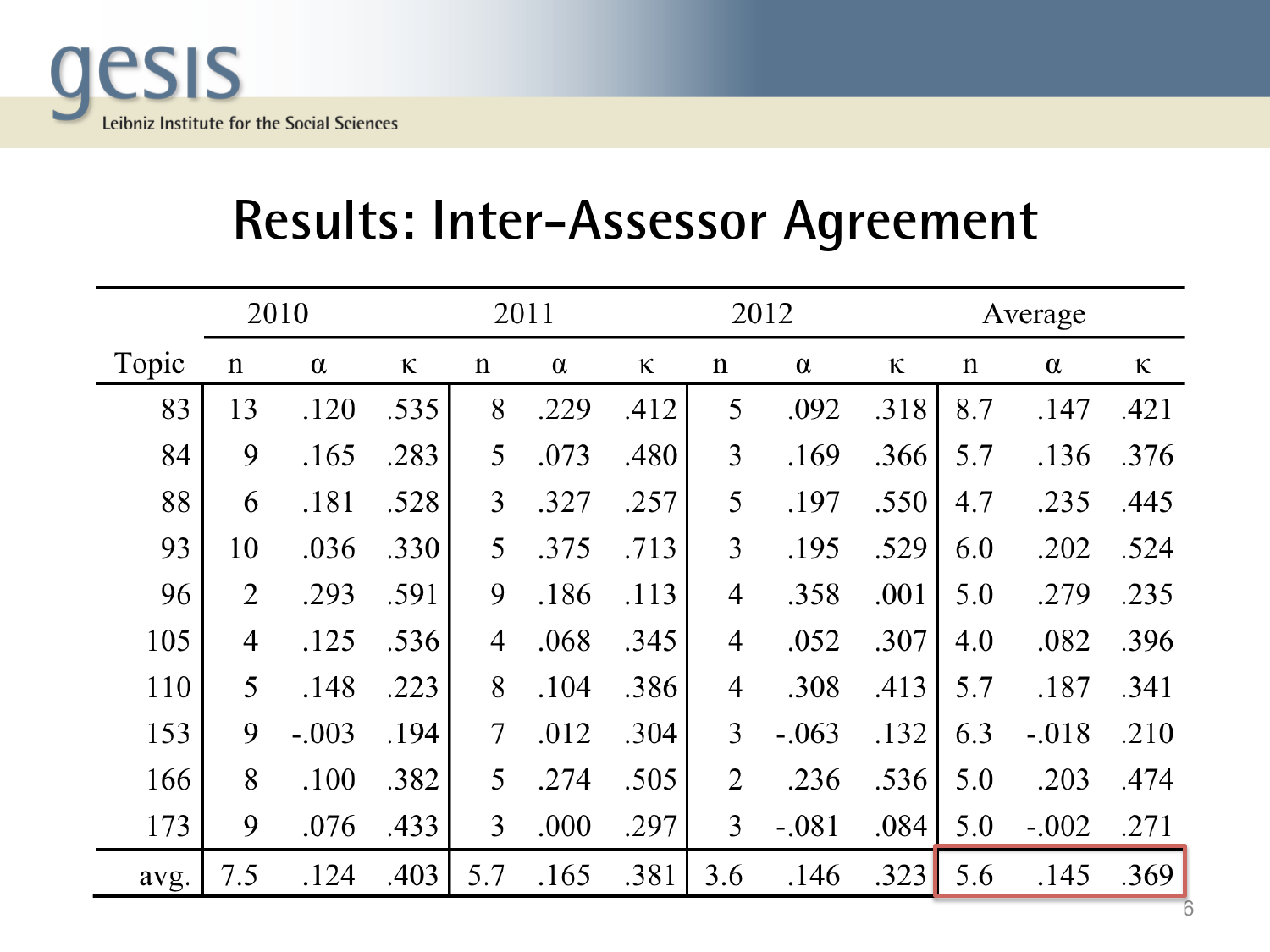

# **Summary: Inter-Assessor Agreement**

- The general agreement rate is low
	- $-$  Avg. Kappa values between 0.210 and 0.524  $\rightarrow$  "fair" to "moderate"
	- $-$  Avg. Alpha values between -0.018 and 0.279  $\rightarrow$  away from "acceptable"
	- Alpha values are generally below Kappa values
- Correlation between between Kappa and Alpha (Pearson): 0.447
	- 0.581 in 2010, 0.406 in 2011, and 0.326 in 2012
	- Some outliners like topic 96 in 2012 and topic 83 in 2010
- Large differences between topics
	- Based on number of students per topic and the specific topic
	- In 2010 7.5 students per topic and relatively high correlation between Alpha and Kappa
	- In 2012 fewer students and lower correlation
	- Topic 153 and 173 both got very low Alpha and Kappa values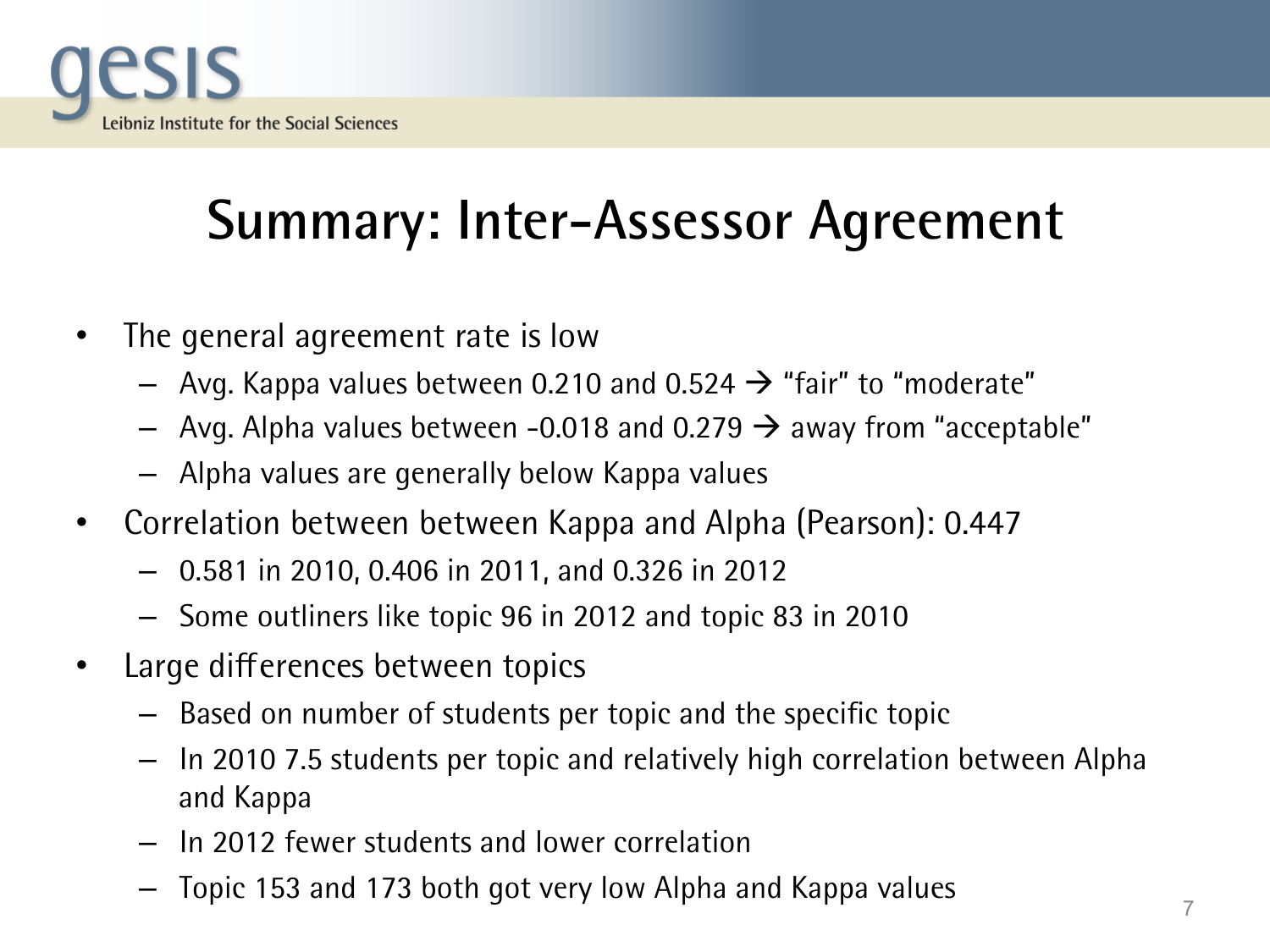

### **Results: Dropping Unreliable Assessments**

|             | Original,<br>unfiltered results $(o)$ |             |     |     |     |             | Filtered with<br>Kappa > .4 $(f_k)$ |             |         |            |      | Filtered with<br>Alpha > $.1(f_{\alpha})$ |     |             |     |  |
|-------------|---------------------------------------|-------------|-----|-----|-----|-------------|-------------------------------------|-------------|---------|------------|------|-------------------------------------------|-----|-------------|-----|--|
| Topic       | SOLR                                  | <b>TNND</b> |     | BRA | STR | <b>SOLR</b> | RAND                                | <b>AUTH</b> | BRAI    | <b>STR</b> | SOLR | RAND                                      |     | <b>BR</b>   | STR |  |
| 83          | .75                                   | .39         | .47 | .27 | .75 | .74         | .30                                 | .43         | .22     | .74        | .74  | .30                                       | .43 | .22         | .74 |  |
| 84          | .77                                   | .35         | .32 | .64 | .57 | .79         | .31                                 | .30         | .65     | .51        | .80  | .43                                       | .30 | .61         | .54 |  |
| 88          | .47                                   | .45         | .14 | .66 | .54 | .47         | .54                                 | .16         | .69     | .49        | .47  | .42                                       | .13 | .66         | .54 |  |
| 93          | .68                                   | .46         | .68 | .73 | .57 | .63         | .44                                 | .62         | .71     | .41        | .63  | .44                                       | .62 | .71         | .41 |  |
| 96          | .40                                   | .45         | .80 | .59 | .49 | .40         |                                     | .85         | .70     | .35        | .41  | .45                                       | .82 | .61         | .47 |  |
| 105         | .54                                   | .46         | .63 | .51 | .69 | .67         |                                     |             | .65 .59 | .45        | .67  |                                           | .65 | .59         | .45 |  |
| 110         | .66                                   | .51         | .71 | .35 | .84 | .70         | .45                                 |             | .68 .30 | .83        | .68  | .49                                       | .71 | .37         | .85 |  |
| 153         | .53                                   | .36         | .47 | .51 | .56 |             |                                     |             |         |            |      |                                           |     |             |     |  |
| 166         | .18                                   | .46         | .68 | .55 | .74 | .23         | .48                                 | .70         | .53     | .84        | .21  | .48                                       |     | .68 .54 .76 |     |  |
| 173         | .47                                   | .70         | .63 | .51 | .58 | .40         |                                     | .58         | .49     | .74        |      |                                           |     |             |     |  |
| avg. prec.  | .55                                   | .46 .55     |     | .53 | .63 | .56         | .42                                 | .55         | .54     | .60        | .57  | .43                                       | .54 | .54         | .60 |  |
| RMSerr(o,f) |                                       |             |     |     |     | .03         | .05                                 | .06         | .05     | .12        | .02  | .03                                       | .05 | .05         | .10 |  |

8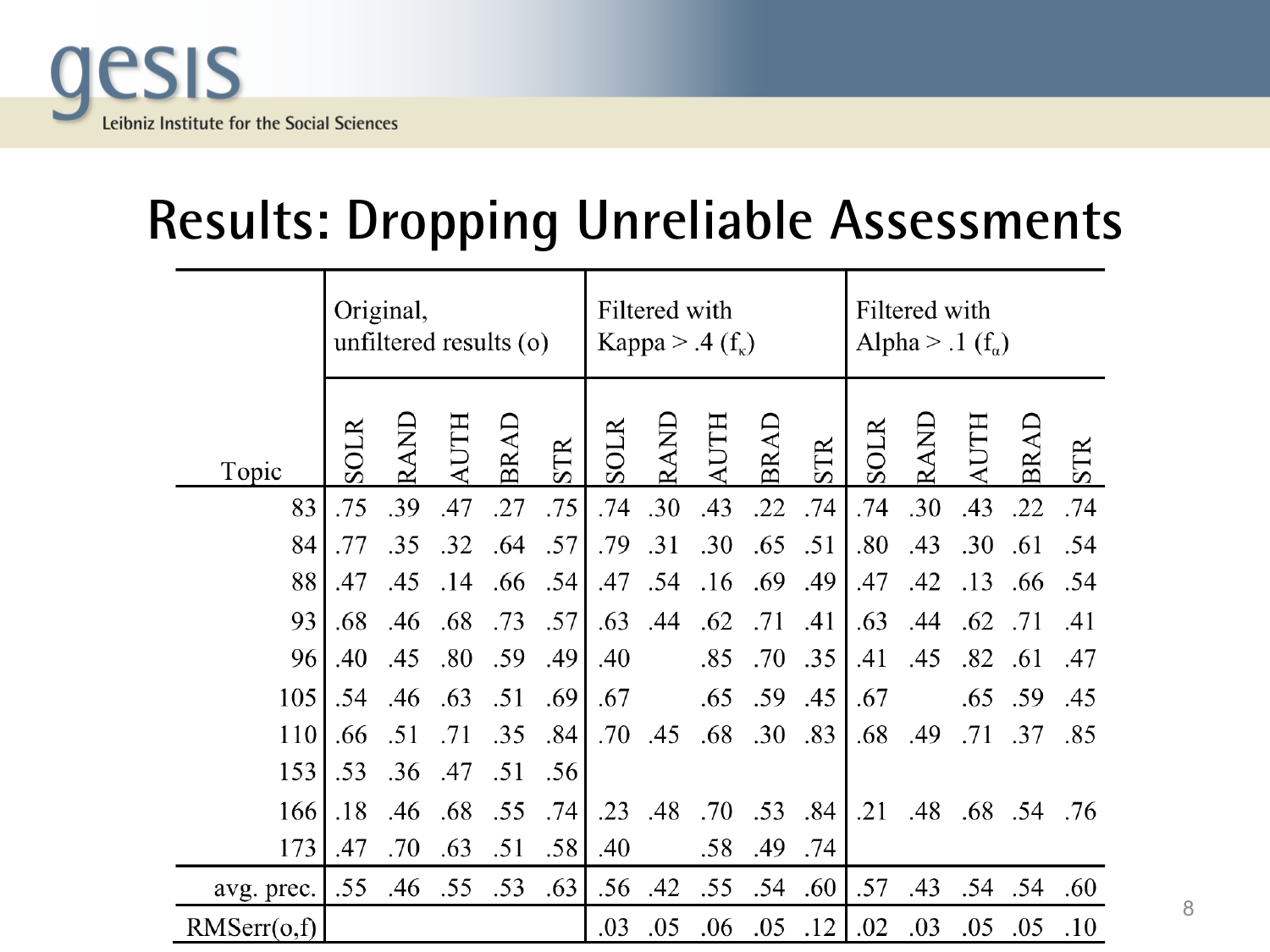

# **Summary: Dropping Unreliable Assessments**

- "There are no magical numbers" … but…
	- $-$  Applying high thresholds like Alpha and Kappa  $> 0.8 \rightarrow$  no remaining data
	- Moderate/low thresholds of Alpha > 0.1 and Kappa 0.4 lead to a different view
	- A total of 17 out of 30 assessments sets had to be dropped due to Kappa filter and 11 due to Alpha filter
- Large differences between topics
	- No single topic had reliable assessments for all three years
	- Topic 153 and 173 both got very low Alpha and Kappa values, no data remains
- Root mean square (RMS) as an error measure
	- Moderate, but clear differences between 0.05 and 0.12
	- In both cases STR had the highest differences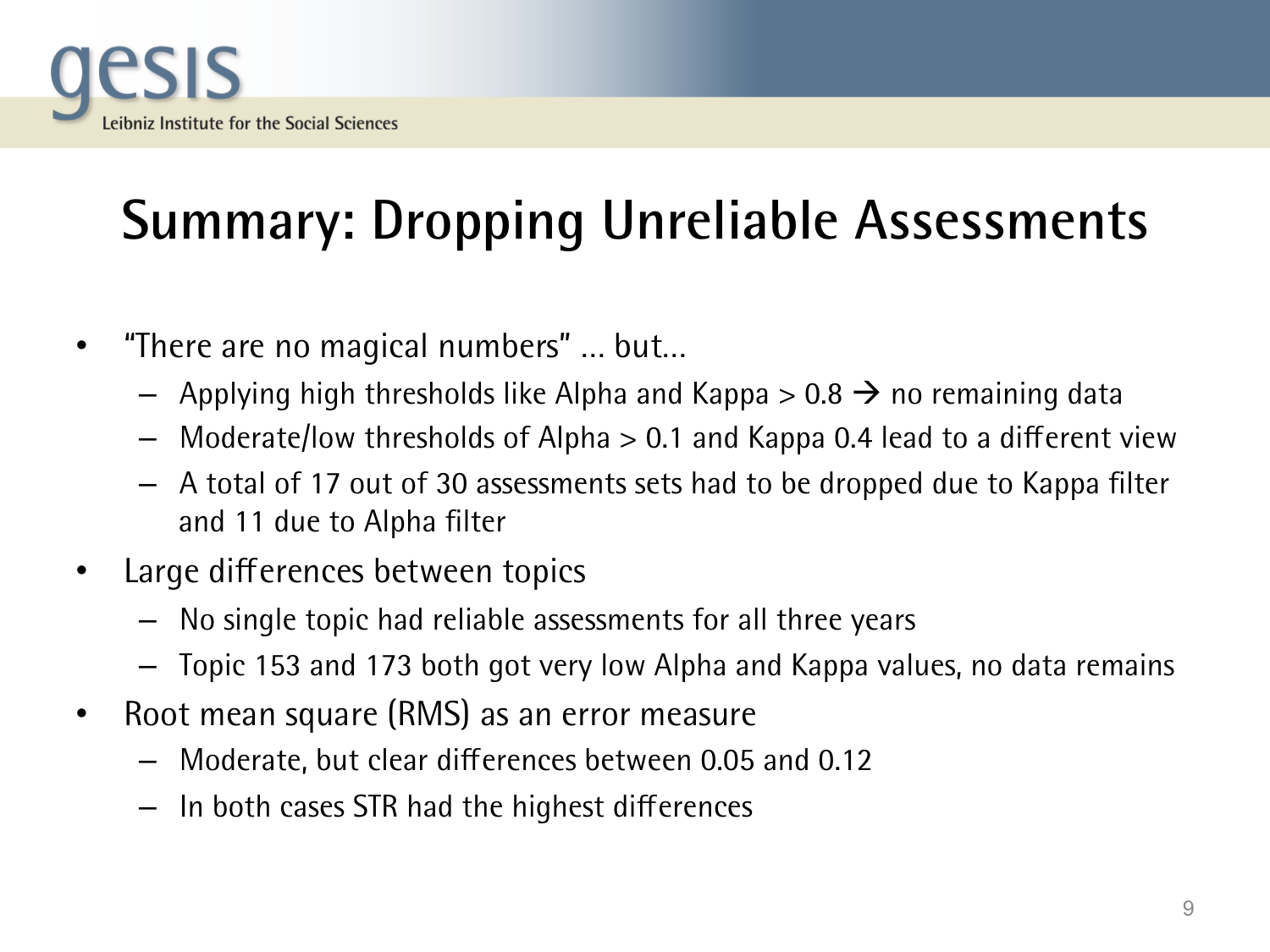

### **Discussion and Conclusion**

- Student's assessments are inconsistent and contain disagreement!
- We didn't compare to an expert group yet, but n=168 is a large sample group, so somehow reliable results
- But: Many users and agreement don't go hand-in-hand
- And: The effects of throwing away inconsistent assessments is considerable
- Especially true for new evaluation settings like crowd sourcing using Amazon's Mechanical Turk etc.
- Remember: Agreement != reliability, but is gives clues on stability and reproducibility. Not necessarily on accuracy.

Despite "no consistent conclusion on how disagreement affects the reliability of evaluation" (Song et al, 2011), **report on the disagreement and consider data filtering!**